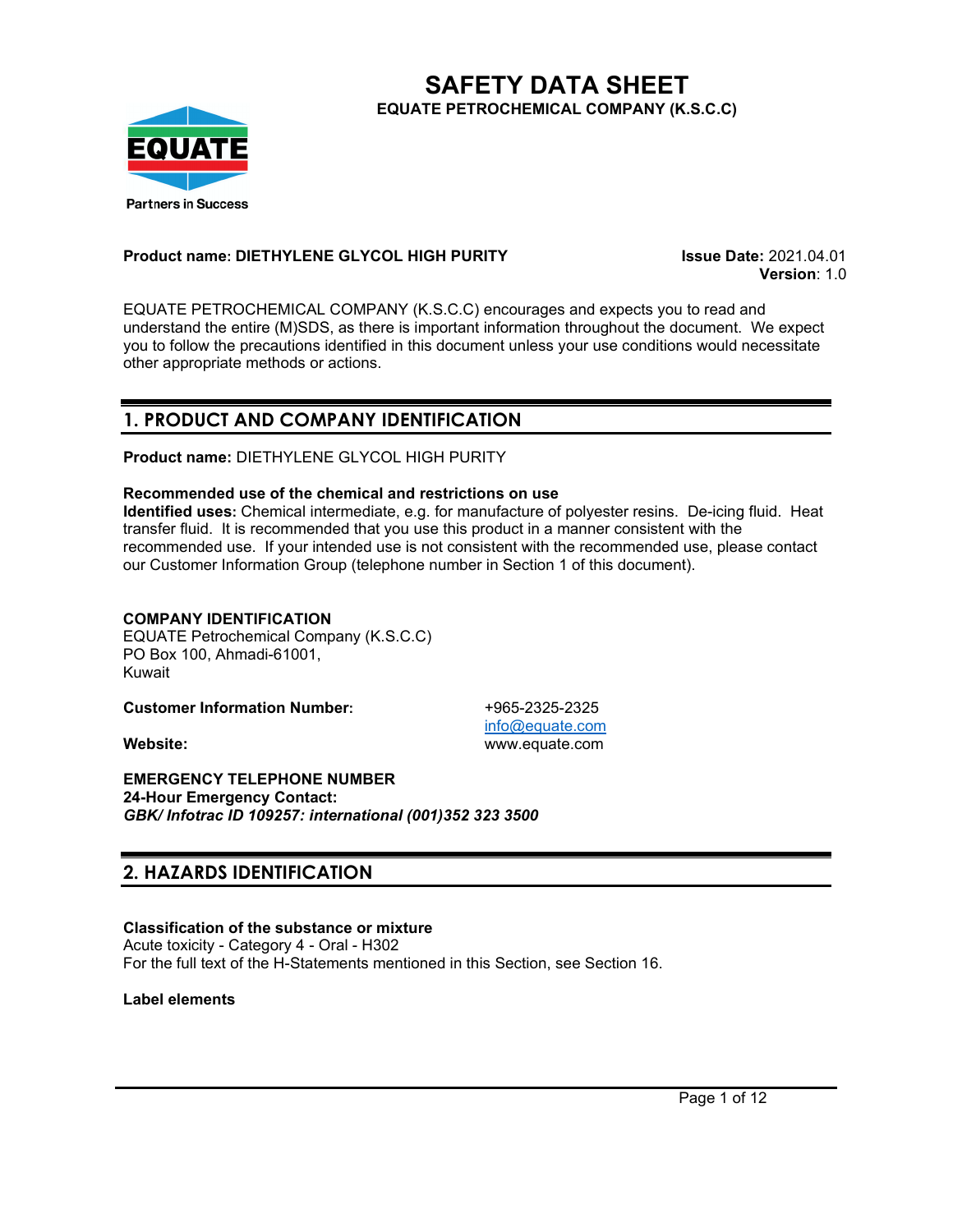#### **Hazard pictograms**



#### **Signal word: WARNING**

# **Hazard statements**

Harmful if swallowed.

# **Precautionary statements**<br>P264 Wash skin t

Wash skin thoroughly after handling. P270 Do not eat, drink or smoke when using this product. P301 + P312 IF SWALLOWED: Call a POISON CENTER/doctor if you feel unwell. Rinse mouth. + P330 P501 Dispose of contents/ container to an approved waste disposal plant.

#### **Other hazards**

No data available

## **3. COMPOSITION/INFORMATION ON INGREDIENTS**

#### **Chemical name of the substance:** 2,2'-oxybisethanol

**CASRN:** 111-46-6 This product is a substance.

**CASRN / EC-No. / Index-No. Concentration Component Classification CASRN** 111-46-6 **EC-No.** 203-872-2 **Index-No.** 603-140-00-6  $>= 99.0 - 100.0$  Diethylene glycol % Acute Tox. - 4 - H302 **CASRN** 107-21-1 **EC-No.** 203-473-3 **Index-No.** 603-027-00-1  $>= 0.0 - 4 = 0.2 %$  Ethylene glycol  $\vert$  Acute Tox. - 4 - H302 STOT RE - 2 - H373

For the full text of the H-Statements mentioned in this Section, see Section 16.

## **4. FIRST AID MEASURES**

**Description of first aid measures**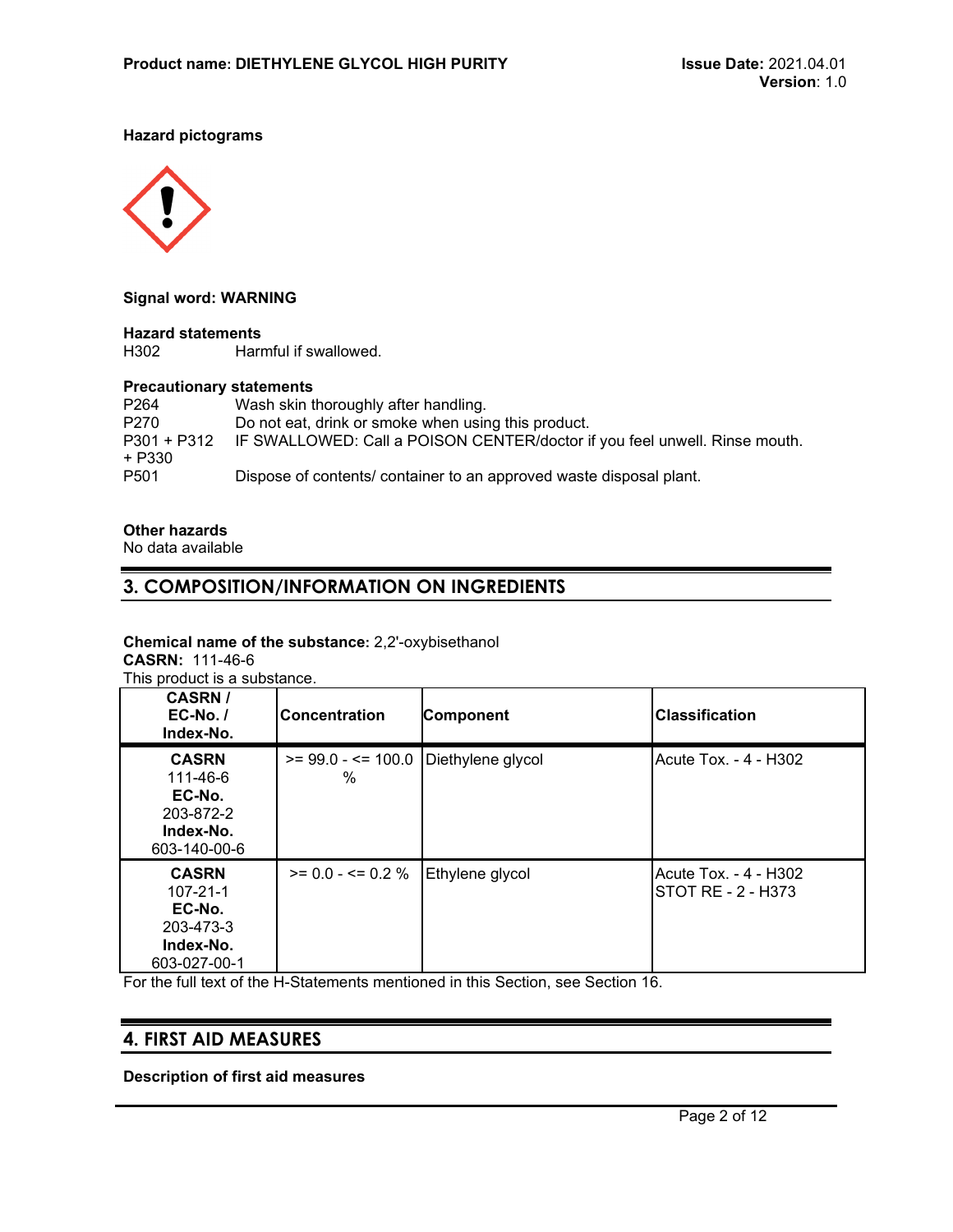**General advice:** First Aid responders should pay attention to self-protection and use the recommended protective clothing (chemical resistant gloves, splash protection). If potential for exposure exists refer to Section 8 for specific personal protective equipment.

**Inhalation:** Move person to fresh air; if effects occur, consult a physician.

**Skin contact:** Immediately flush skin with water while removing contaminated clothing and shoes. Get medical attention if symptoms occur. Wash clothing before reuse. Destroy contaminated leather items such as shoes, belts, and watchbands. Suitable emergency safety shower facility should be immediately available.

**Eye contact:** Flush eyes thoroughly with water for several minutes. Remove contact lenses after the initial 1-2 minutes and continue flushing for several additional minutes. If effects occur, consult a physician, preferably an ophthalmologist.

**Ingestion:** Do not induce vomiting. Seek medical attention immediately. If person is fully conscious give 1 cup or 8 ounces (240 ml) of water. If medical advice is delayed and if an adult has swallowed several ounces of chemical, then give 3-4 ounces (1/3-1/2 Cup) (90-120 ml) of hard liquor such as 80 proof whiskey. For children, give proportionally less liquor at a dose of 0.3 ounce (1 1/2 tsp.) (8 ml) liquor for each 10 pounds of body weight, or 2 ml per kg body weight [e.g., 1.2 ounce (2 1/3 tbsp.) for a 40 pound child or 36 ml for an 18 kg child].

**Most important symptoms and effects, both acute and delayed:** Aside from the information found under Description of first aid measures (above) and Indication of immediate medical attention and special treatment needed (below), any additional important symptoms and effects are described in Section 11: Toxicology Information.

#### **Indication of any immediate medical attention and special treatment needed**

**Notes to physician**: Due to structural analogy and clinical data, this material may have a mechanism of intoxication similar to ethylene glycol. On that basis, treatment similar to ethylene glycol intoxication may be of benefit. In cases where several ounces (60 - 100 ml) have been ingested, consider the use of ethanol and hemodialysis in the treatment. Consult standard literature for details of treatment. If ethanol is used, a therapeutically effective blood concentration in the range of 100 - 150 mg/dl may be achieved by a rapid loading dose followed by a continuous intravenous infusion. Consult standard literature for details of treatment. 4-Methyl pyrazole (Antizol®) is an effective blocker of alcohol dehydrogenase and should be used in the treatment of ethylene glycol (EG), di- or triethylene glycol (DEG, TEG), ethylene glycol butyl ether (EGBE), or methanol intoxication if available. Fomepizole protocol (Brent, J. et al., New England Journal of Medicine, Feb. 8, 2001, 344:6, p. 424-9): loading dose 15 mg/kg intravenously, follow by bolus dose of 10 mg/kg every 12 hours; after 48 hours, increase bolus dose to 15 mg/kg every 12 hours. Continue fomepizole until serum methanol, EG, DEG, TEG or EGBE are undetectable. The signs and symptoms of poisoning include anion gap metabolic acidosis, CNS depression, renal tubular injury, and possible late stage cranial nerve involvement. Respiratory symptoms, including pulmonary edema, may be delayed. Persons receiving significant exposure should be observed 24-48 hours for signs of respiratory distress. In severe poisoning, respiratory support with mechanical ventilation and positive end expiratory pressure may be required. Maintain adequate ventilation and oxygenation of the patient. If lavage is performed, suggest endotracheal and/or esophageal control. Danger from lung aspiration must be weighed against toxicity when considering emptying the stomach. If burn is present, treat as any thermal burn, after decontamination. Treatment of exposure should be directed at the control of symptoms and the clinical condition of the patient.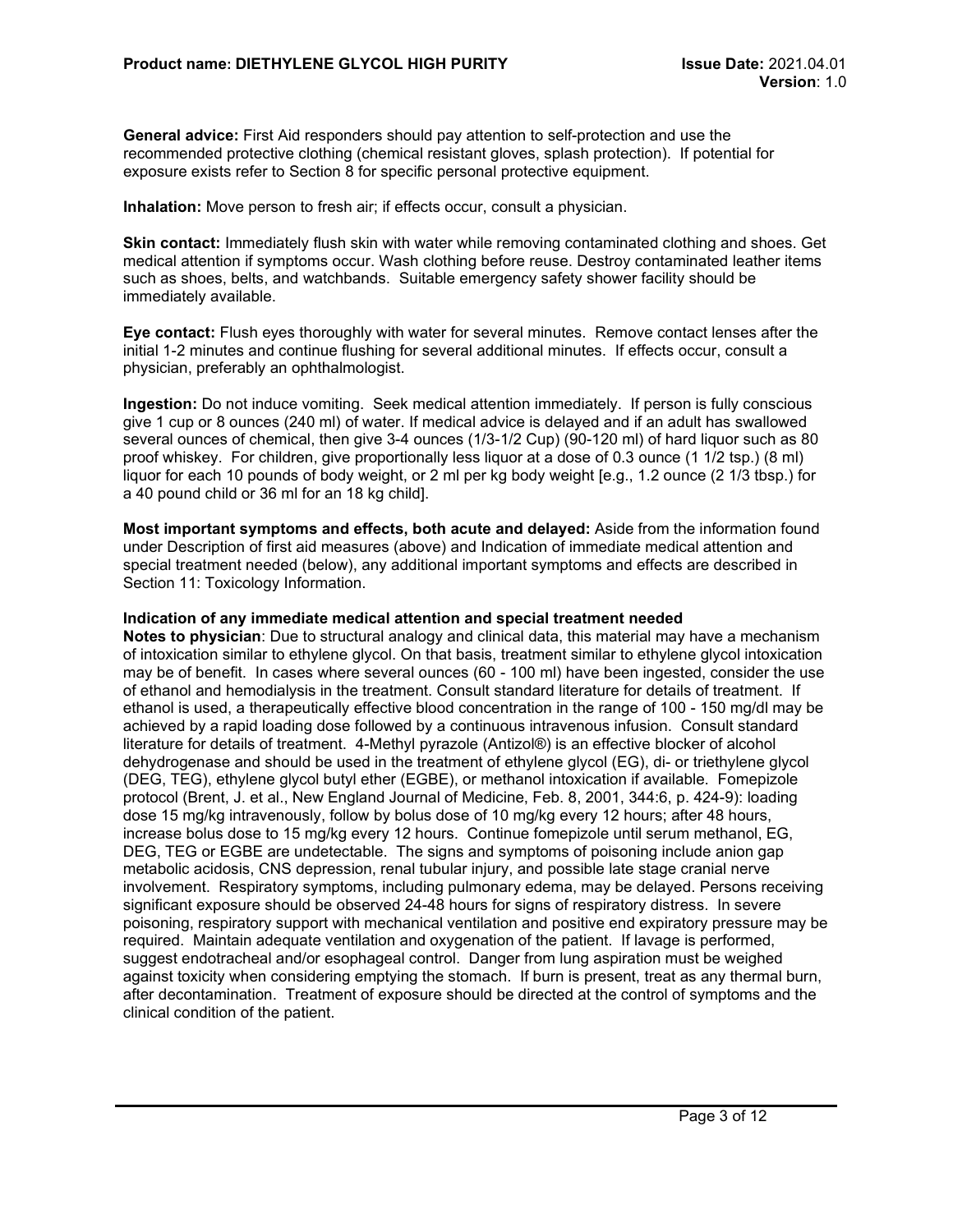# **5. FIREFIGHTING MEASURES**

**Suitable extinguishing media:** Water fog or fine spray. Dry chemical fire extinguishers. Carbon dioxide fire extinguishers. Foam. Alcohol resistant foams (ATC type) are preferred. General purpose synthetic foams (including AFFF) or protein foams may function, but will be less effective.

**Unsuitable extinguishing media:** Do not use direct water stream. May spread fire.

#### **Special hazards arising from the substance or mixture**

**Hazardous combustion products:** During a fire, smoke may contain the original material in addition to combustion products of varying composition which may be toxic and/or irritating. Combustion products may include and are not limited to: Carbon monoxide. Carbon dioxide.

**Unusual Fire and Explosion Hazards:** Container may rupture from gas generation in a fire situation. Violent steam generation or eruption may occur upon application of direct water stream to hot liquids.

#### **Advice for firefighters**

**Fire Fighting Procedures:** Keep people away. Isolate fire and deny unnecessary entry. Use water spray to cool fire exposed containers and fire affected zone until fire is out and danger of reignition has passed. Fight fire from protected location or safe distance. Consider the use of unmanned hose holders or monitor nozzles. Immediately withdraw all personnel from the area in case of rising sound from venting safety device or discoloration of the container. Burning liquids may be extinguished by dilution with water. Do not use direct water stream. May spread fire. Move container from fire area if this is possible without hazard. Burning liquids may be moved by flushing with water to protect personnel and minimize property damage.

**Special protective equipment for firefighters:** Wear positive-pressure self-contained breathing apparatus (SCBA) and protective fire fighting clothing (includes fire fighting helmet, coat, trousers, boots, and gloves). If protective equipment is not available or not used, fight fire from a protected location or safe distance.

# **6. ACCIDENTAL RELEASE MEASURES**

**Personal precautions, protective equipment and emergency procedures:** Isolate area. Keep unnecessary and unprotected personnel from entering the area. Refer to section 7, Handling, for additional precautionary measures. Use appropriate safety equipment. For additional information, refer to Section 8, Exposure Controls and Personal Protection.

**Environmental precautions:** Prevent from entering into soil, ditches, sewers, waterways and/or groundwater. See Section 12, Ecological Information.

**Methods and materials for containment and cleaning up:** Contain spilled material if possible. Collect in suitable and properly labeled containers. Small spills: Absorb with materials such as: Cat litter. Sand. Sawdust. Vermiculite. Zorb-all®. Hazorb®. Large spills: Dike area to contain spill. Pump into suitable and properly labeled containers. See Section 13, Disposal Considerations, for additional information.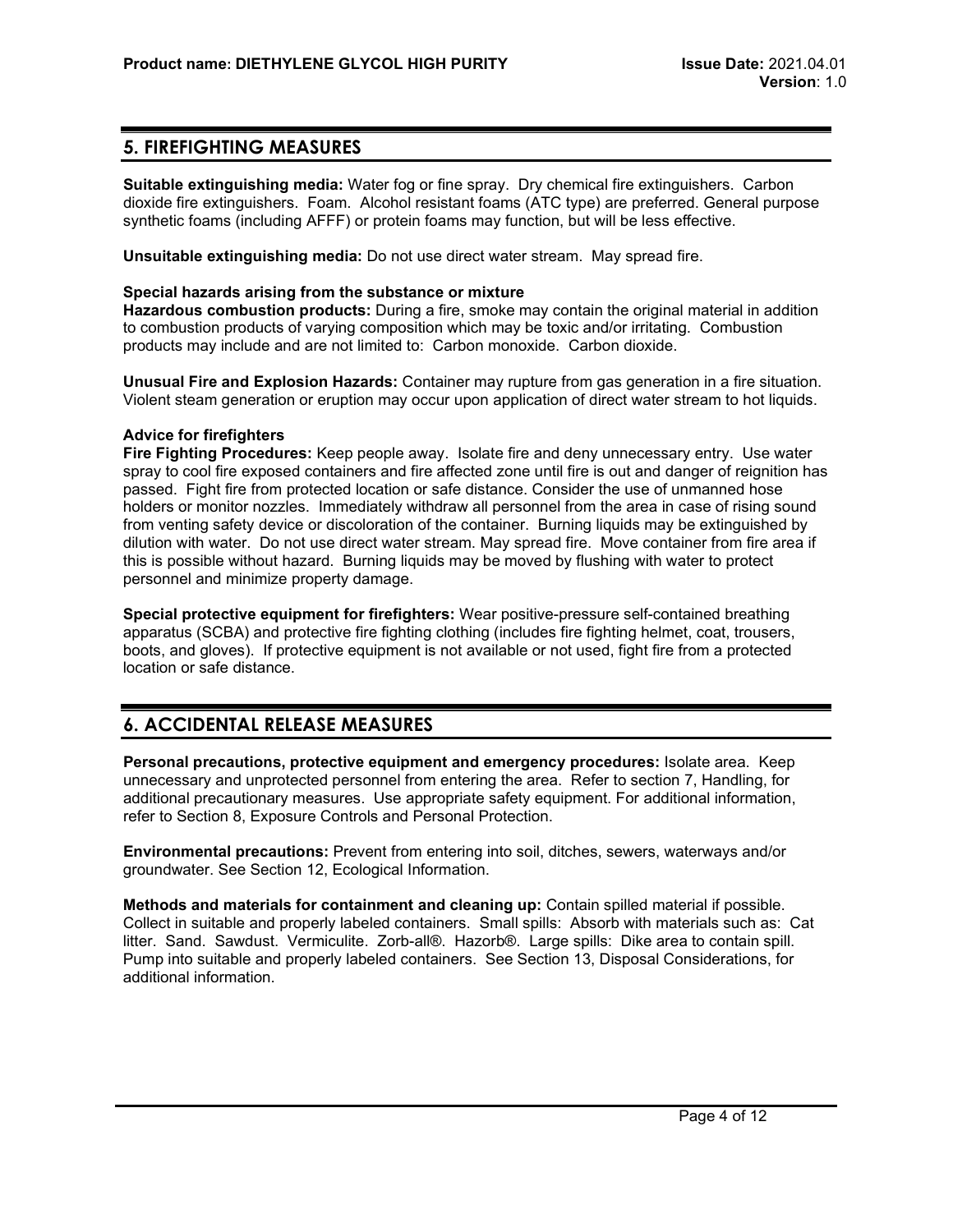## **7. HANDLING AND STORAGE**

**Precautions for safe handling:** Avoid contact with eyes, skin, and clothing. Do not swallow. Wash thoroughly after handling. Spills of these organic materials on hot fibrous insulations may lead to lowering of the autoignition temperatures possibly resulting in spontaneous combustion. See Section 8, EXPOSURE CONTROLS AND PERSONAL PROTECTION.

**Conditions for safe storage:** Do not store near food, foodstuffs, drugs or potable water supplies. Additional storage and handling information on this product may be obtained by calling your sales or customer service contact. Ask for a product brochure.

## **8. EXPOSURE CONTROLS/PERSONAL PROTECTION**

#### **Control parameters**

If exposure limits exist, they are listed below. If no exposure limits are displayed, then no values are applicable.

| <b>Component</b>  | <b>Regulation</b> | <b>Type of listing</b>       | <b>Value/Notation</b> |
|-------------------|-------------------|------------------------------|-----------------------|
| Diethylene glycol | US WEEL           | TWA                          | 10 mg/m $3$           |
| Ethylene glycol   | <b>ACGIH</b>      | <b>STEL Aerosol only</b>     | 10 mg/m $3$           |
|                   | <b>ACGIH</b>      | <b>TWA Vapour and</b>        | 25 ppm                |
|                   |                   | aerosol                      |                       |
|                   | <b>ACGIH</b>      | <b>STEL Vapour and</b>       | 50 ppm                |
|                   |                   | aerosol                      |                       |
|                   | 2000/39/EC        | <b>TWA</b>                   | 52 mg/m3 20 ppm       |
|                   | 2000/39/EC        | <b>STEL</b>                  | 104 mg/m3 40 ppm      |
|                   | 2000/39/EC        | <b>TWA</b>                   | <b>SKIN</b>           |
|                   | 2000/39/EC        | <b>STEL</b>                  | <b>SKIN</b>           |
|                   | ARE OEL           | <b>Ceiling limit Aerosol</b> | 100 mg/m3             |
|                   |                   | only                         |                       |

#### **Exposure controls**

**Engineering controls:** Use local exhaust ventilation, or other engineering controls to maintain airborne levels below exposure limit requirements or guidelines. If there are no applicable exposure limit requirements or guidelines, general ventilation should be sufficient for most operations. Local exhaust ventilation may be necessary for some operations.

#### **Individual protection measures**

**Eye/face protection:** Use safety glasses (with side shields). Safety glasses (with side shields) should be consistent with EN 166 or equivalent.

#### **Skin protection**

**Hand protection:** Use gloves chemically resistant to this material when prolonged or frequently repeated contact could occur. Use chemical resistant gloves classified under Standard EN374: Protective gloves against chemicals and micro-organisms. Use gloves with insulation for thermal protection (EN 407), when needed. If hands are cut or scratched, use gloves chemically resistant to this material even for brief exposures. Examples of preferred glove barrier materials include: Butyl rubber. Natural rubber ("latex"). Neoprene. Nitrile/butadiene rubber ("nitrile" or "NBR"). Polyethylene. Ethyl vinyl alcohol laminate ("EVAL"). Polyvinyl alcohol ("PVA"). Polyvinyl chloride ("PVC" or "vinyl"). When prolonged or frequently repeated contact may occur, a glove with a protection class of 6 (breakthrough time greater than 480 minutes according to EN 374) is recommended. When only brief contact is expected,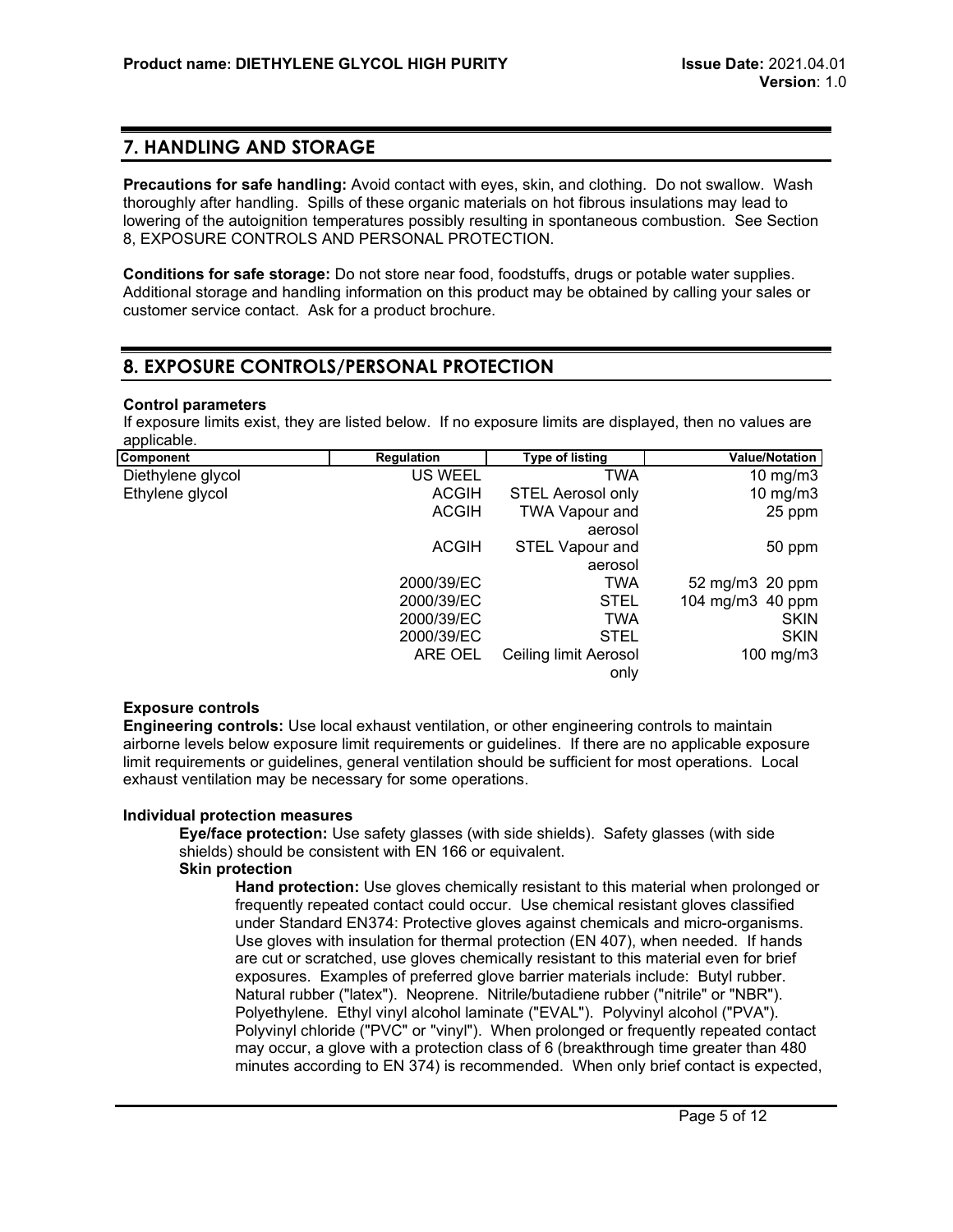a glove with a protection class of 2 or higher (breakthrough time greater than 30 minutes according to EN 374) is recommended. Glove thickness alone is not a good indicator of the level of protection a glove provides against a chemical substance as this level of protection is also highly dependent on the specific composition of the material that the glove is fabricated from. The thickness of the glove must, depending on model and type of material, generally be more than 0.35 mm to offer sufficient protection for prolonged and frequent contact with the substance. As an exception to this general rule it is known that multilayer laminate gloves may offer prolonged protection at thicknesses less than 0.35 mm. Other glove materials with a thickness of less than 0.35 mm may offer sufficient protection when only brief contact is expected. NOTICE: The selection of a specific glove for a particular application and duration of use in a workplace should also take into account all relevant workplace factors such as, but not limited to: Other chemicals which may be handled, physical requirements (cut/puncture protection, dexterity, thermal protection), potential body reactions to glove materials, as well as the instructions/specifications provided by the glove supplier.

**Other protection:** When prolonged or frequently repeated contact could occur, use protective clothing chemically resistant to this material. Selection of specific items such as faceshield, boots, apron, or full-body suit will depend on the task. When handling hot material, protect skin from thermal burns as well as from skin absorption.

**Respiratory protection:** Respiratory protection should be worn when there is a potential to exceed the exposure limit requirements or guidelines. If there are no applicable exposure limit requirements or guidelines, wear respiratory protection when adverse effects, such as respiratory irritation or discomfort have been experienced, or where indicated by your risk assessment process. For most conditions, no respiratory protection should be needed; however, if material is heated or sprayed, use an approved air-purifying respirator. Use the following CE approved air-purifying respirator: Organic vapor cartridge with a particulate pre-filter, type AP2.

**See SECTION 7: Handling and storage and SECTION 13: Disposal considerations for measures to prevent excessive environmental exposure during use and waste disposal.**

# **9. PHYSICAL AND CHEMICAL PROPERTIES**

#### **Appearance**

| <b>Physical state</b>                            | Liquid.                                           |
|--------------------------------------------------|---------------------------------------------------|
| Color                                            | Colorless                                         |
| Odor                                             | odourless                                         |
| <b>Odor Threshold</b>                            | No test data available                            |
| рH                                               | No test data available                            |
| <b>Melting point/range</b>                       | No test data available                            |
| <b>Freezing point</b>                            | -6.5 °C Literature                                |
| Boiling point (760 mmHg)                         | 244.9 °C Literature                               |
| <b>Flash point</b>                               | closed cup 138 °C Literature                      |
| <b>Evaporation Rate (Butyl Acetate)</b><br>$= 1$ | No test data available                            |
| <b>Flammability (solid, gas)</b>                 | Not expected to form explosive dust-air mixtures. |
| <b>Lower explosion limit</b>                     | 2.0 % vol Calculated.                             |
| <b>Upper explosion limit</b>                     | 12.3 % vol Estimated.                             |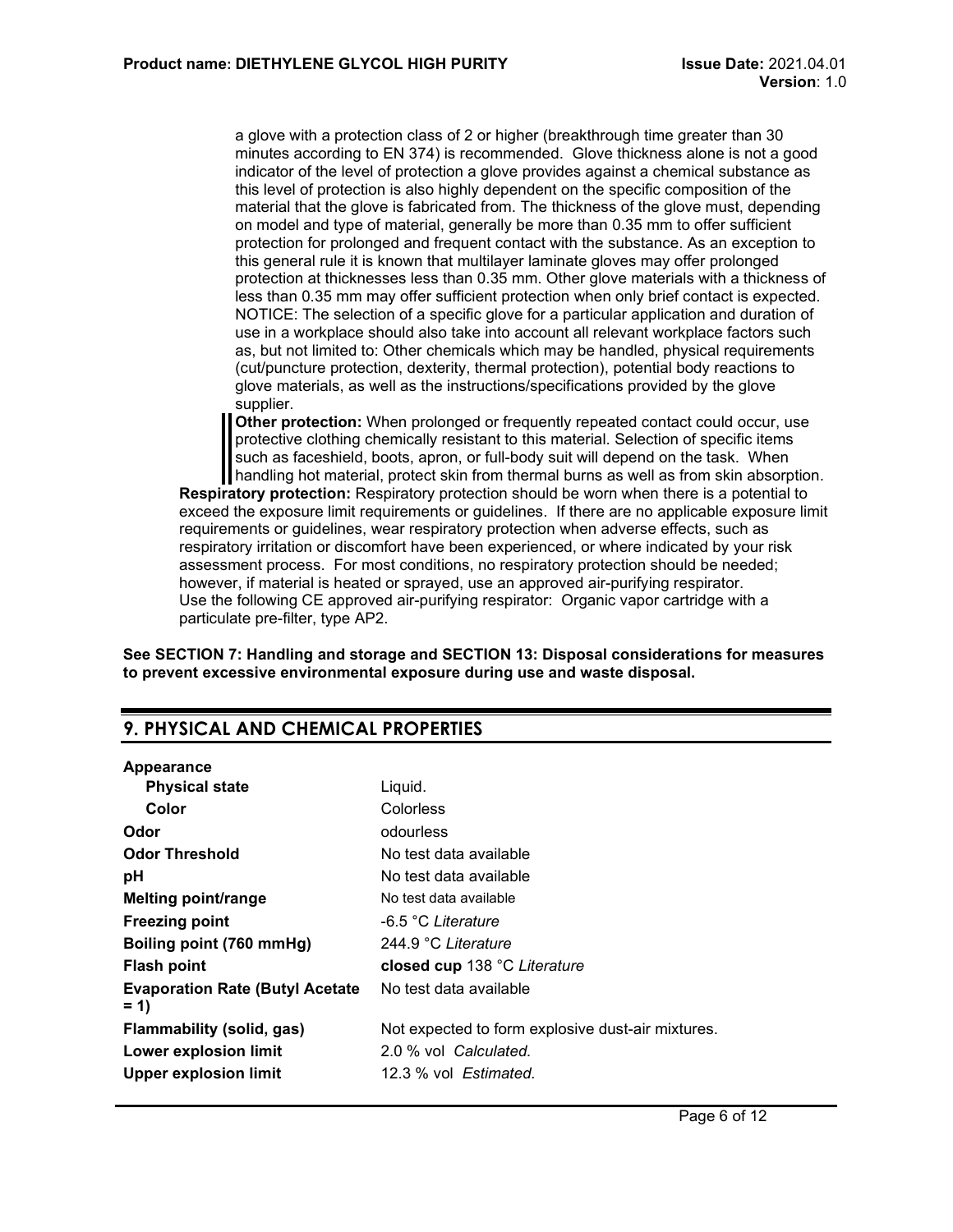| <b>Vapor Pressure</b>                             | 0.008 hPa at 25 °C Literature                            |
|---------------------------------------------------|----------------------------------------------------------|
| <b>Relative Vapor Density (air = 1)</b>           | 3.65 Literature                                          |
| <b>Relative Density (water = 1)</b>               | 1.118 at 20 °C Literature                                |
| <b>Water solubility</b>                           | 100 % at 20 °C Literature                                |
| <b>Partition coefficient: n-</b><br>octanol/water | log Pow: -1.98 Estimated.                                |
| <b>Auto-ignition temperature</b>                  | 229 °C Literature                                        |
| <b>Decomposition temperature</b>                  | No test data available                                   |
| <b>Dynamic Viscosity</b>                          | 35.7 mPa.s at 20 °C Literature                           |
| <b>Kinematic Viscosity</b>                        | No data available                                        |
| <b>Explosive properties</b>                       | Not explosive                                            |
| <b>Oxidizing properties</b>                       | The substance or mixture is not classified as oxidizing. |
| <b>Liquid Density</b>                             | 1.18 g/cm3 at 20 °C Literature                           |
| <b>Molecular weight</b>                           | No test data available                                   |

NOTE: The physical data presented above are typical values and should not be construed as a specification.

# **10. STABILITY AND REACTIVITY**

**Reactivity:** No data available

**Chemical stability:** Thermally stable at recommended temperatures and pressures.

**Possibility of hazardous reactions:** Polymerization will not occur.

**Conditions to avoid:** Exposure to elevated temperatures can cause product to decompose. Generation of gas during decomposition can cause pressure in closed systems.

**Incompatible materials:** Avoid contact with: Strong acids. Strong bases. Strong oxidizers.

**Hazardous decomposition products:** Decomposition products depend upon temperature, air supply and the presence of other materials. Decomposition products can include and are not limited to: Aldehydes. Alcohols. Ethers.

# **11. TOXICOLOGICAL INFORMATION**

*Toxicological information appears in this section when such data is available.*

### **Acute toxicity**

#### **Acute oral toxicity**

Oral toxicity is expected to be moderate in humans due to diethylene glycol even though tests with animals show a lower degree of toxicity. Ingestion of quantities (approximately 65 mL (2 oz.) for diethylene glycol or 100 mL (3 oz.) for ethylene glycol) has caused death in humans. May cause nausea and vomiting. May cause abdominal discomfort or diarrhea. Excessive exposure may cause central nervous system effects, cardiopulmonary effects (metabolic acidosis), and kidney failure.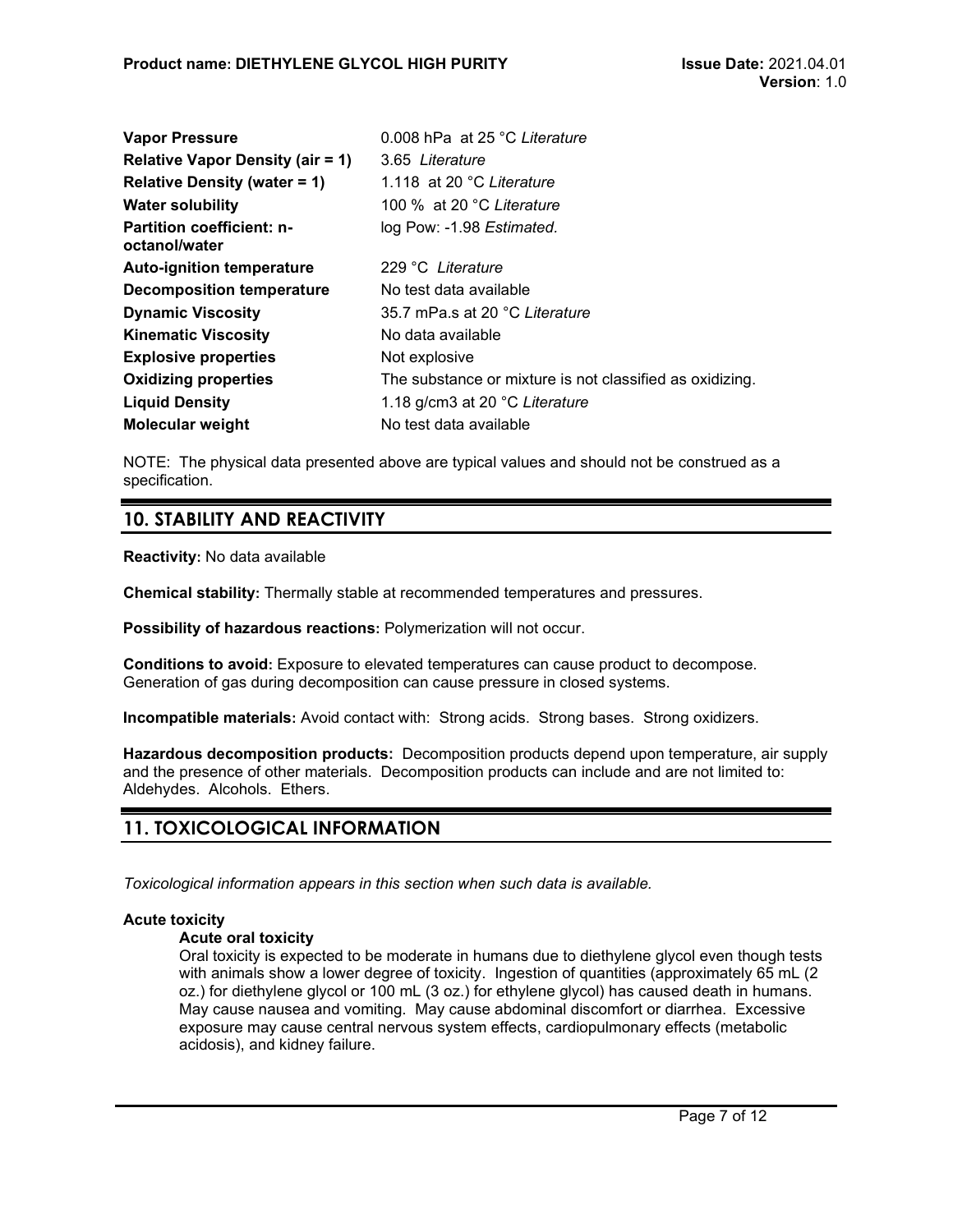As product: Single dose oral LD50 has not been determined. LD50. Rat. male. 19,600 mg/kg Lethal Dose. Human, adult. 65 ml Estimated.

#### **Acute dermal toxicity**

Prolonged skin contact is unlikely to result in absorption of harmful amounts. Repeated skin exposure to large quantities may result in absorption of harmful amounts. Massive contact with damaged skin or of material sufficiently hot to burn skin may result in absorption of potentially lethal amounts.

LD50. Rabbit. 13,330 mg/kg

#### **Acute inhalation toxicity**

At room temperature, exposure to vapor is minimal due to low volatility. With good ventilation, single exposure is not expected to cause adverse effects. If material is heated or areas are poorly ventilated, vapor/mist may accumulate and cause respiratory irritation and symptoms such as headache and nausea.

LC50. Rat. 4 Hour. Aerosol. > 4.6 mg/l The LC50 value is greater than the Maximum Attainable Concentration. No deaths occurred at this concentration.

#### **Skin corrosion/irritation**

Prolonged contact is essentially nonirritating to skin.

#### **Serious eye damage/eye irritation**

May cause slight temporary eye irritation. Corneal injury is unlikely.

#### **Sensitization**

Did not cause allergic skin reactions when tested in humans. Did not cause allergic skin reactions when tested in guinea pigs.

For respiratory sensitization: No relevant data found.

#### **Specific Target Organ Systemic Toxicity (Single Exposure)**

The substance or mixture is not classified as specific target organ toxicant, single exposure.

#### **Specific Target Organ Systemic Toxicity (Repeated Exposure)**

Based on available data, the classification criteria are not met.

#### **Carcinogenicity**

Diethylene glycol has been tested for carcinogenicity in animal studies and is not believed to pose a carcinogenic risk to man.

#### **Teratogenicity**

Diethylene glycol has caused toxicity to the fetus and some birth defects at maternally toxic, high doses in animals. Other animal studies have not reproduced birth defects even at much higher doses that caused severe maternal toxicity.

#### **Reproductive toxicity**

Diethylene glycol did not interfere with reproduction in animal studies except at very high doses.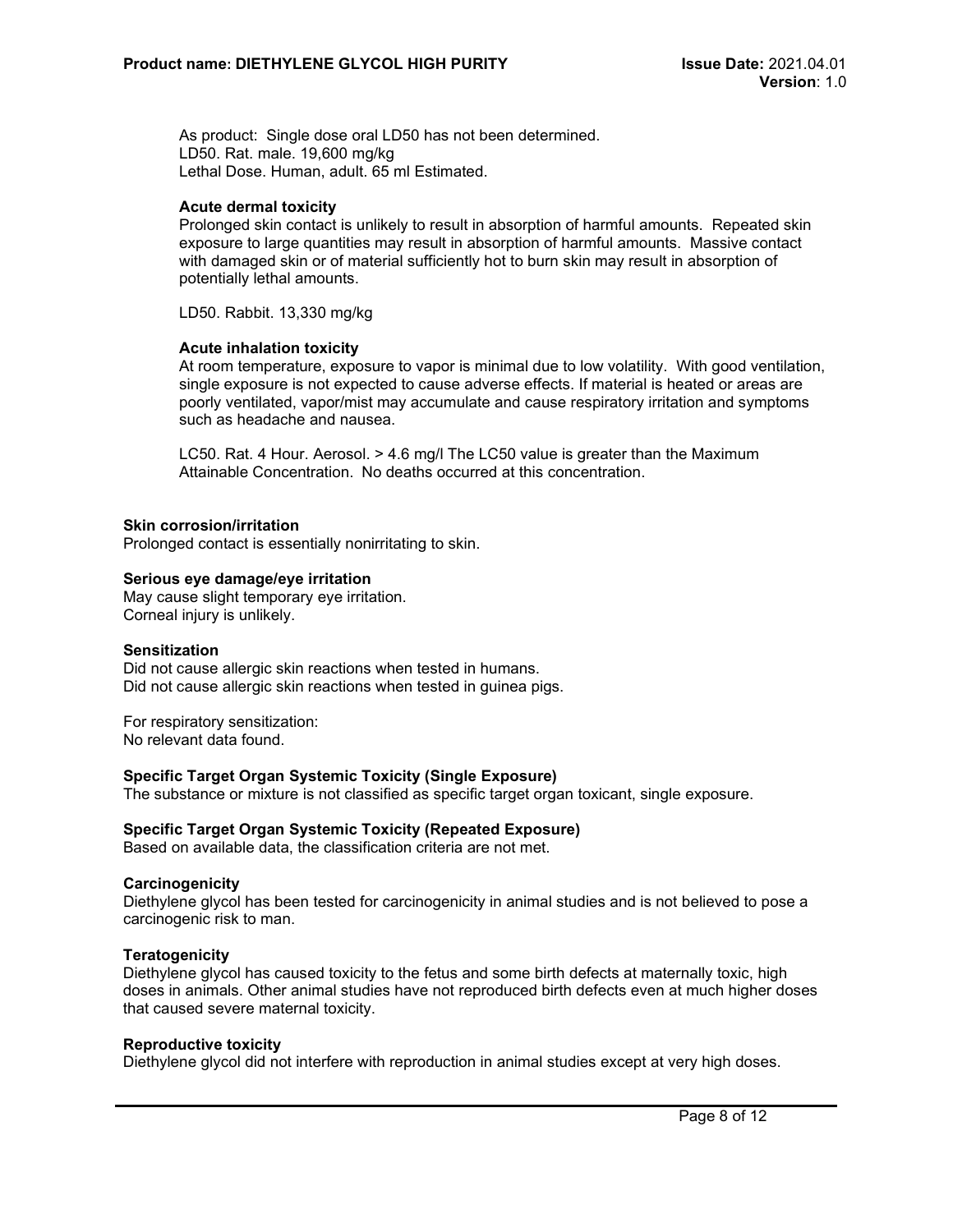#### **Mutagenicity**

In vitro genetic toxicity studies were negative. Animal genetic toxicity studies were negative.

#### **Aspiration Hazard**

Based on physical properties, not likely to be an aspiration hazard.

# **12. ECOLOGICAL INFORMATION**

*Ecotoxicological information appears in this section when such data is available.*

#### **Toxicity**

#### **Acute toxicity to fish**

Material is not classified as dangerous to aquatic organisms (LC50/EC50/IC50/LL50/EL50 greater than 100 mg/L in most sensitive species).

LC50. Pimephales promelas (fathead minnow). flow-through test. 96 Hour. 75,200 mg/l. OECD Test Guideline 203 or Equivalent

#### **Toxicity to bacteria**

EC50. activated sludge. 3 Hour. > 1,000 mg/l. OECD 209 Test

#### **Persistence and degradability**

**Biodegradability:** Material is readily biodegradable. Passes OECD test(s) for ready biodegradability. Material is ultimately biodegradable (reaches > 70% mineralization in OECD test(s) for inherent biodegradability). 10-day Window: Pass **Biodegradation:** 90 - 100 % **Exposure time:** 20 d **Method:** OECD Test Guideline 301A or Equivalent 10-day Window: Not applicable

**Biodegradation:** 82 - 98 % **Exposure time:** 28 d **Method:** OECD Test Guideline 302C or Equivalent

#### **Bioaccumulative potential**

**Bioaccumulation:** Bioconcentration potential is low (BCF < 100 or Log Pow < 3). **Partition coefficient: n-octanol/water(log Pow):** -1.98 at 20 °C Estimated. **Bioconcentration factor (BCF):** 100 Fish Measured

#### **Mobility in soil**

Given its very low Henry's constant, volatilization from natural bodies of water or moist soil is not expected to be an important fate process. Potential for mobility in soil is very high (Koc between 0 and 50). **Partition coefficient (Koc):** < 1 Estimated.

#### **Results of PBT and vPvB assessment**

This substance is not considered to be persistent, bioaccumulating and toxic (PBT). This substance is not considered to be very persistent and very bioaccumulating (vPvB).

#### **Other adverse effects**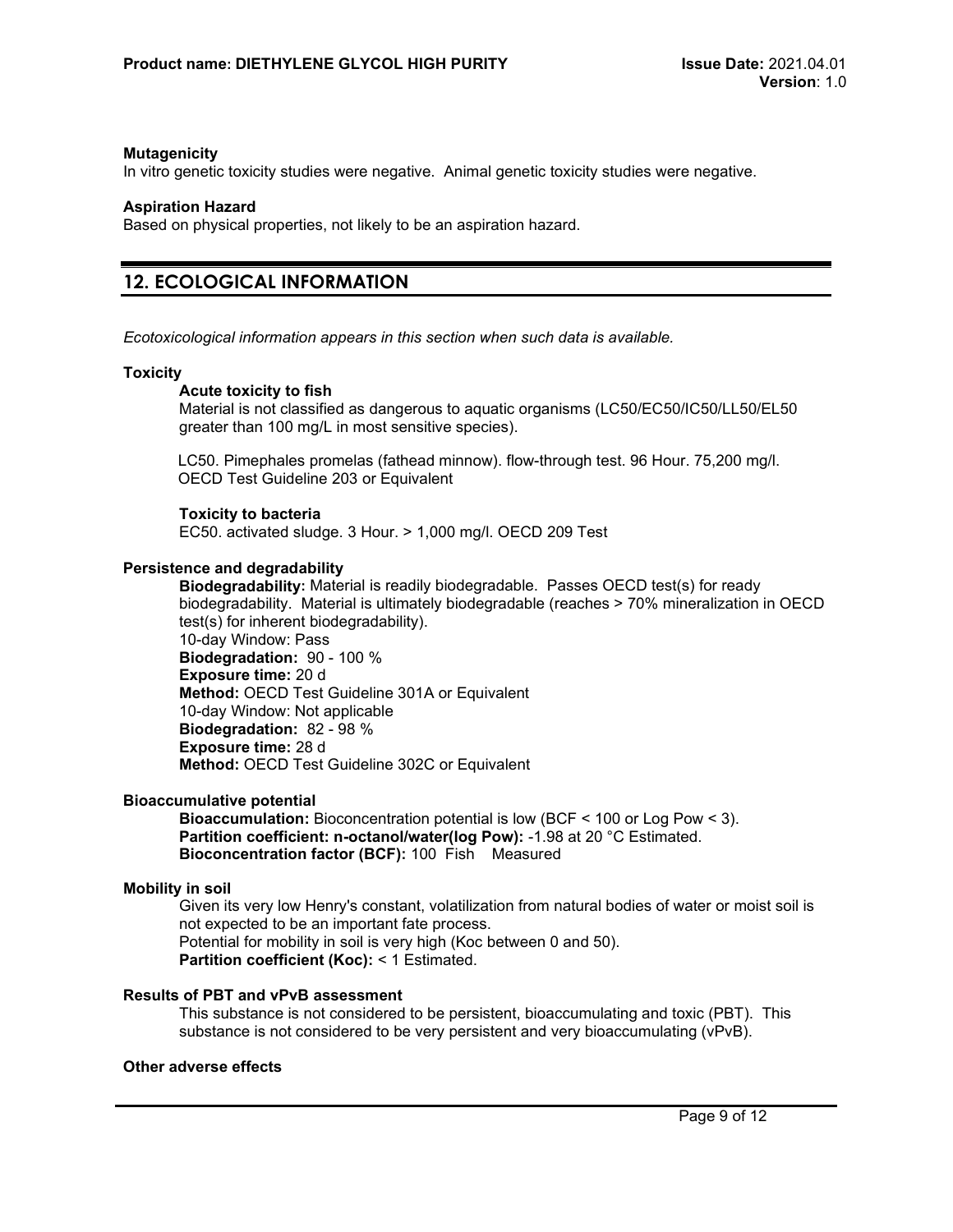This substance is not on the Montreal Protocol list of substances that deplete the ozone layer.

## **13. DISPOSAL CONSIDERATIONS**

#### **Disposal methods:**

This product, when being disposed of in its unused and uncontaminated state should be treated as a hazardous waste according to EC Directive 2008/98/EC. Any disposal practices must be in compliance with all national and provincial laws and any municipal or local by-laws governing hazardous waste. For used, contaminated and residual materials additional evaluations may be required. Do not dump into any sewers, on the ground, or into any body of water.

## **14. TRANSPORT INFORMATION**

#### **Classification for ROAD and Rail transport:**

Not regulated for transport

#### **Classification for SEA transport (IMO-IMDG):**

| <b>Transport in bulk</b><br>according to Annex II of<br>MARPOL 73/78 and the<br><b>IBC Code</b> | Product Name: Diethylene Glycol<br>Pollution Category: Z<br>Ship Type: 3<br>Fire Protection: AC                                                                                                                                                                                       |
|-------------------------------------------------------------------------------------------------|---------------------------------------------------------------------------------------------------------------------------------------------------------------------------------------------------------------------------------------------------------------------------------------|
| <b>Additional Information:</b>                                                                  | This product may be transported under nitrogen padding.<br>Nitrogen is an odorless and invisible gas. Exposure to<br>nitrogen enriched environment may cause asphyxiation or<br>death. Personnel must observe strict safety precautions when<br>involved with a confined space entry. |
| <b>Remarks:</b>                                                                                 | Special Precautions: Refer to Section 7, Handling & Storage,<br>for special precautions which personnel needs to be aware of<br>or needs to comply with in connection with transport.                                                                                                 |

#### **Classification for AIR transport (IATA/ICAO):**

Not regulated for transport

This information is not intended to convey all specific regulatory or operational requirements/information relating to this product. Transportation classifications may vary by container volume and may be influenced by regional or country variations in regulations. Additional transportation system information can be obtained through an authorized sales or customer service representative. It is the responsibility of the transporting organization to follow all applicable laws, regulations and rules relating to the transportation of the material.

# **15. REGULATORY INFORMATION**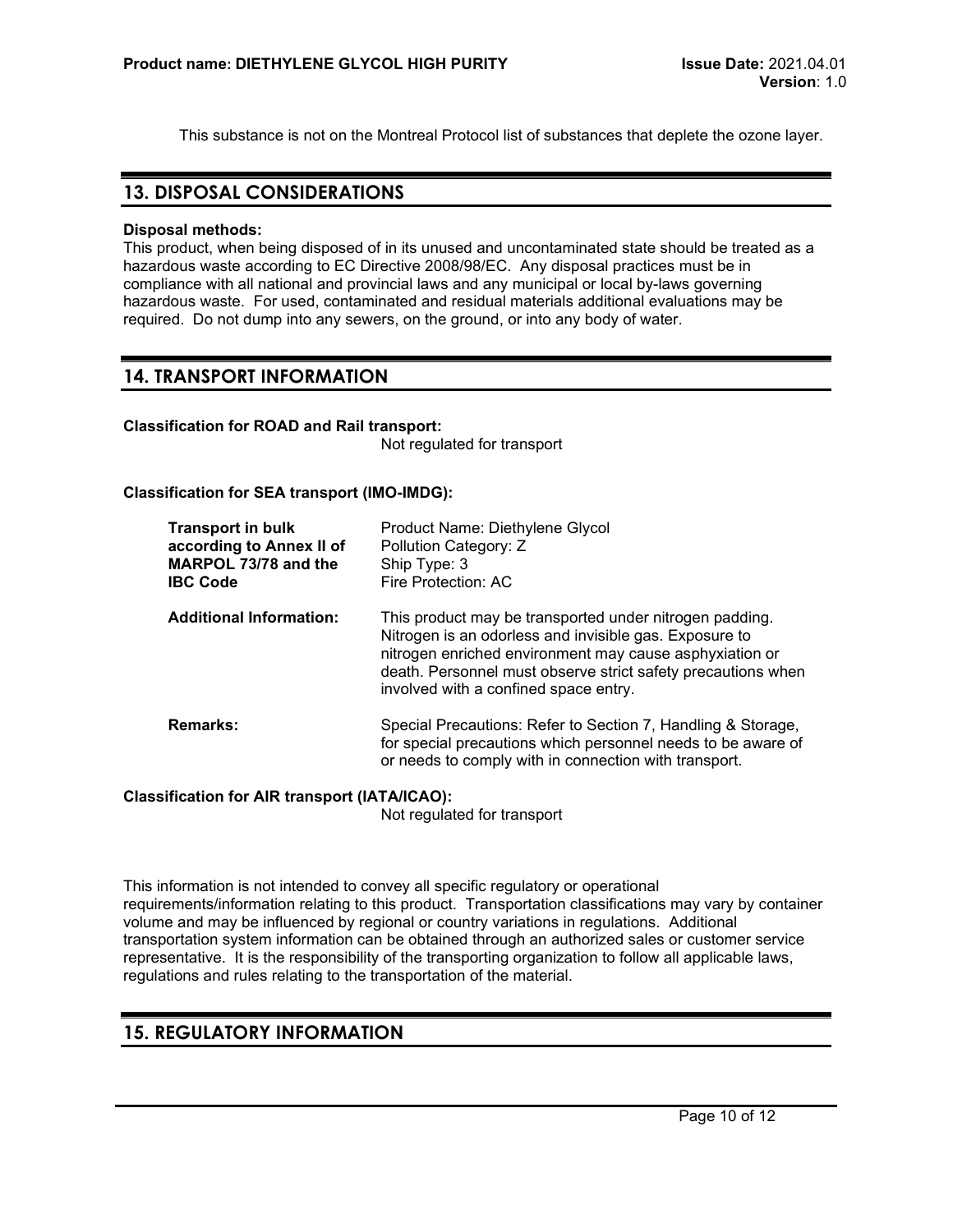# **Seveso III: Directive 2012/18/EU of the European Parliament and of the Council on the control of major-accident hazards involving dangerous substances.**

Listed in Regulation: Not applicable

Classification and labeling have been performed according to Regulation (EC) No 1272/2008.

# **16. OTHER INFORMATION**

#### **Full text of H-Statements referred to under sections 2 and 3.**

| H <sub>302</sub>  | Harmful if swallowed.                                                |
|-------------------|----------------------------------------------------------------------|
| H <sub>3</sub> 73 | May cause damage to organs through prolonged or repeated exposure if |
|                   | swallowed.                                                           |

#### **Revision**

Identification Number: 101197038 / KUWT / Issue Date: 2021.04.01 / Version: 1.0. Most recent revision(s) are noted by the bold, double bars in left-hand margin throughout this document.

#### **Legend**

| 2000/39/EC     | Europe. Commission Directive 2000/39/EC establishing a first list of indicative |
|----------------|---------------------------------------------------------------------------------|
|                | occupational exposure limit values                                              |
| <b>ACGIH</b>   | USA. ACGIH Threshold Limit Values (TLV)                                         |
| <b>ARE OEL</b> | Abu Dhabi Emirate - EHSMS Manual, Volume 2, Environment, Health and Safety      |
|                | Protection Policies, Section 2, Part I: EEPP Air Quality Standards              |
| Ceiling limit  | Ceiling Limit                                                                   |
| <b>SKIN</b>    | Absorbed via skin                                                               |
| <b>STEL</b>    | Short-term exposure limit                                                       |
| <b>TWA</b>     | 8-hour, time-weighted average                                                   |
| US WEEL        | USA. Workplace Environmental Exposure Levels (WEEL)                             |
| Acute Tox.     | Acute toxicity                                                                  |
| <b>STOT RE</b> | Specific target organ toxicity - repeated exposure                              |

#### **Full text of other abbreviations**

ADN - European Agreement concerning the International Carriage of Dangerous Goods by Inland Waterways; ADR - European Agreement concerning the International Carriage of Dangerous Goods by Road; AICS - Australian Inventory of Chemical Substances; ASTM - American Society for the Testing of Materials; bw - Body weight; CLP - Classification Labelling Packaging Regulation; Regulation (EC) No 1272/2008; CMR - Carcinogen, Mutagen or Reproductive Toxicant; DIN - Standard of the German Institute for Standardisation; DSL - Domestic Substances List (Canada); ECHA - European Chemicals Agency; EC-Number - European Community number; ECx - Concentration associated with x% response; ELx - Loading rate associated with x% response; EmS - Emergency Schedule; ENCS - Existing and New Chemical Substances (Japan); ErCx - Concentration associated with x% growth rate response; GHS - Globally Harmonized System; GLP - Good Laboratory Practice; IARC - International Agency for Research on Cancer; IATA - International Air Transport Association; IBC - International Code for the Construction and Equipment of Ships carrying Dangerous Chemicals in Bulk; IC50 - Half maximal inhibitory concentration; ICAO - International Civil Aviation Organization; IECSC - Inventory of Existing Chemical Substances in China; IMDG - International Maritime Dangerous Goods; IMO - International Maritime Organization; ISHL - Industrial Safety and Health Law (Japan); ISO - International Organisation for Standardization; KECI - Korea Existing Chemicals Inventory; LC50 - Lethal Concentration to 50 % of a test population; LD50 - Lethal Dose to 50% of a test population (Median Lethal Dose); MARPOL - International Convention for the